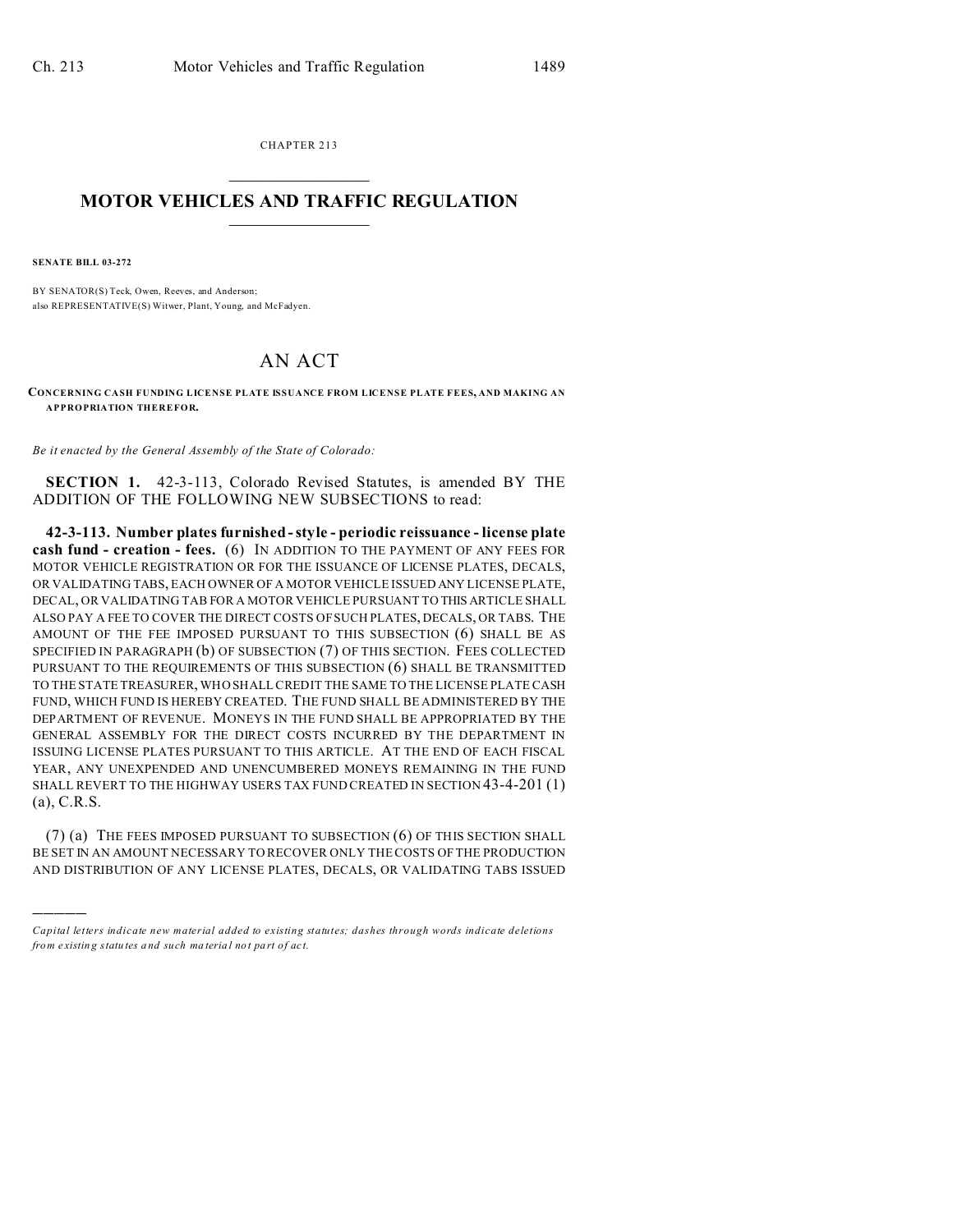PURSUANT TO THIS ARTICLE AND SHALL BE:

(I) ONE DOLLAR AND SIXTY-THREE CENTS PER STANDARD EMBOSSED LICENSE PLATE ISSUED PURSUANT TO THIS SECTION;

(II) TWO DOLLARS AND FIFTY-FOUR CENTS PER SPECIAL LICENSE PLATE ISSUED PURSUANT TO SECTIONS 42-3-114 TO 42-3-122, 42-3-134 (7), OR 42-3-138;

(III) SEVENTEEN CENTS PER YEAR TAB THAT IS STUFFED AND MAIL READY ISSUED PURSUANT TO THIS SECTION OR SECTION 42-3-115;

(IV) TWO DOLLARS AND TWENTY CENTS FOR THE ISSUANCE OF A REPLACEMENT REGISTRATION, THE PROCEEDS OF WHICH FEE SHALL BE ALLOCATED AS IF COLLECTED PURSUANT TO SECTION  $42$ -1-206 (2) (a), AND ELEVEN CENTS FOR EITHER A YEAR TAB THAT IS NOT STUFFED AND MAIL READY OR A MONTH TAB, WHICH TABS ARE ISSUED PURSUANT TO THIS SECTION OR SECTION 42-3-115;

(V) TWO DOLLARS AND TWENTY CENTS FOR THE ISSUANCE OF A REPLACEMENT REGISTRATION, THE PROCEEDS OF WHICH FEE SHALL BE ALLOCATED AS IF COLLECTED PURSUANT TO SECTION 42-1-206 (2) (a), AND TWENTY-TWO CENTS FOR A YEAR TAB THAT IS NOT STUFFED AND MAIL READY AND A MONTH TAB, WHICH TABS ARE ISSUED PURSUANT TO THIS SECTION OR SECTION 42-3-115;

(VI) TWENTY-FIVE CENTS PER SPECIAL MOBILE MACHINERY OWNERSHIP AND RENTAL TAB ISSUED PURSUANT TO THIS SECTION;

(VII) TWENTY-FIVE CENTS PER COLLECTOR SPECIFIC OWNERSHIP TAX TAB ISSUED PURSUANT TO SECTION 42-12-102;

(VIII) TWENTY-FIVE CENTS PER MOPED TAB ISSUED PURSUANT TO THIS SECTION;

(IX) TWENTY-FIVE CENTS PER EMERGENCY VEHICLE DECAL ISSUED PURSUANT TO SECTION 42-3-112;

(X) TWENTY-FIVE CENTS PER HORSELESS CARRIAGE TAB ISSUED PURSUANT TO SECTION 42-3-138;

(XI) TWENTY-TWO CENTS PER TEMPORARY PERMIT ISSUED PURSUANT TO SECTION 42-3-124.

(b) NOTWITHSTANDING ANY OTHER PROVISION OF THIS ARTICLE, WITH THE EXCEPTION OF SPECIAL LICENSE PLATES ISSUED PURSUANT TO SECTION 42-3-115.5 FOR PURPLE HEARTRECIPIENTS, FORMER PRISONERS OF WAR, DISABLED VETERANS, OR RECIPIENTS OF A MEDAL OF HONOR, THE FEES IMPOSED BY THIS SUBSECTION (7) SHALL APPLY TO ALL OTHER SPECIAL LICENSE PLATES ISSUED IN ACCORDANCE WITH THE REQUIREMENTS OF THIS ARTICLE.

**SECTION 2. Repeal.** 42-3-114 (11), Colorado Revised Statutes, is repealed as follows:

**42-3-114. Issuance of personalized plates authorized.** (11) Notwithstanding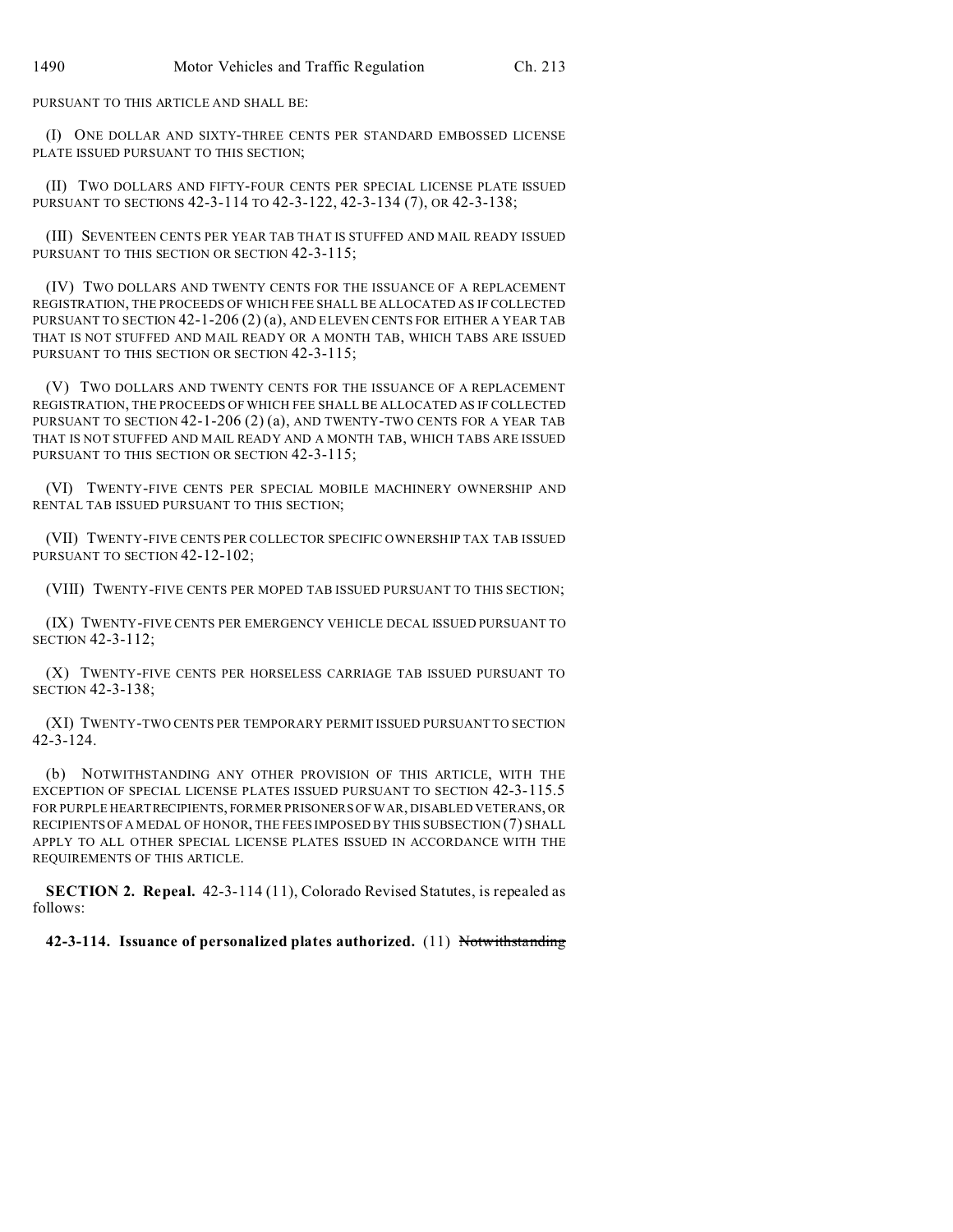the amount specified for any fee in this section, the executive director of the department by rule or as otherwise provided by law may reduce the amount of one or more of the fees if necessary pursuant to section 24-75-402 (3), C.R.S., to reduce the uncommitted reserves of the fund to which all or any portion of one or more of the fees is credited. After the uncommitted reserves of the fund are sufficiently reduced, the executive director of the department by rule or as otherwise provided by law may increase the amount of one or more of the fees as provided in section 24-75-402 (4), C.R.S.

**SECTION 3. Repeal.** 42-3-115 (4) (b), Colorado Revised Statutes, is repealed as follows:

**42-3-115. Issuance of optional plates authorized - retirement.** (4) (b) Notwithstanding the amount specified for the additional fee in paragraph  $(a)$ of this subsection (4), the executive director of the department by rule or as otherwise provided by law may reduce the amount of the additional fee if necessary pursuant to section 24-75-402 (3), C.R.S., to reduce the uncommitted reserves of the fund to which all or any portion of the additional fee is credited. After the uncommitted reserves of the fund are sufficiently reduced, the executive director of the department by rule or as otherwise provided by law may increase the amount of the additional fee as provided in section 24-75-402 (4), C.R.S.

**SECTION 4. Repeal.** 42-3-115.5 (1) (c) (III), Colorado Revised Statutes, is repealed as follows:

**42-3-115.5. Special plates - military veterans - rules - retirement.** (1) (c) (III) Notwithstanding the amount specified for any fee in this paragraph  $(c)$ , the executive director of the department by rule or as otherwise provided by law may reduce the amount of one or more of the fees if necessary pursuant to section 24-75-402 (3), C.R.S., to reduce the uncommitted reserves of the fund to which all or any portion of one or more of the fees is credited. After the uncommitted reserves of the fund are sufficiently reduced, the executive director of the department by rule or as otherwise provided by law may increase the amount of one or more of the fees as provided in section 24-75-402 (4), C.R.S.

**SECTION 5. Repeal.** 42-3-117 (5) (b), Colorado Revised Statutes, is repealed as follows:

**42-3-117. Special plates - active and retired members of the Colorado national guard - retirement.** (5) (b) Notwithstanding the amount specified for the additional fee in paragraph (a) of this subsection  $(5)$ , the executive director of the department by rule or as otherwise provided by law may reduce the amount of the additional fee if necessary pursuant to section 24-75-402 (3), C.R.S., to reduce the uncommitted reserves of the fund to which all or any portion of the additional fee is credited. After the uncommitted reserves of the fund are sufficiently reduced, the executive director of the department by rule or as otherwise provided by law may increase the amount of the additional fee as provided in section 24-75-402 (4), C.R.S.

**SECTION 6.** 42-3-122.5 (1), Colorado Revised Statutes, is amended to read:

**42-3-122.5. Special plates - fees.** (1) The one-time fees collected pursuant to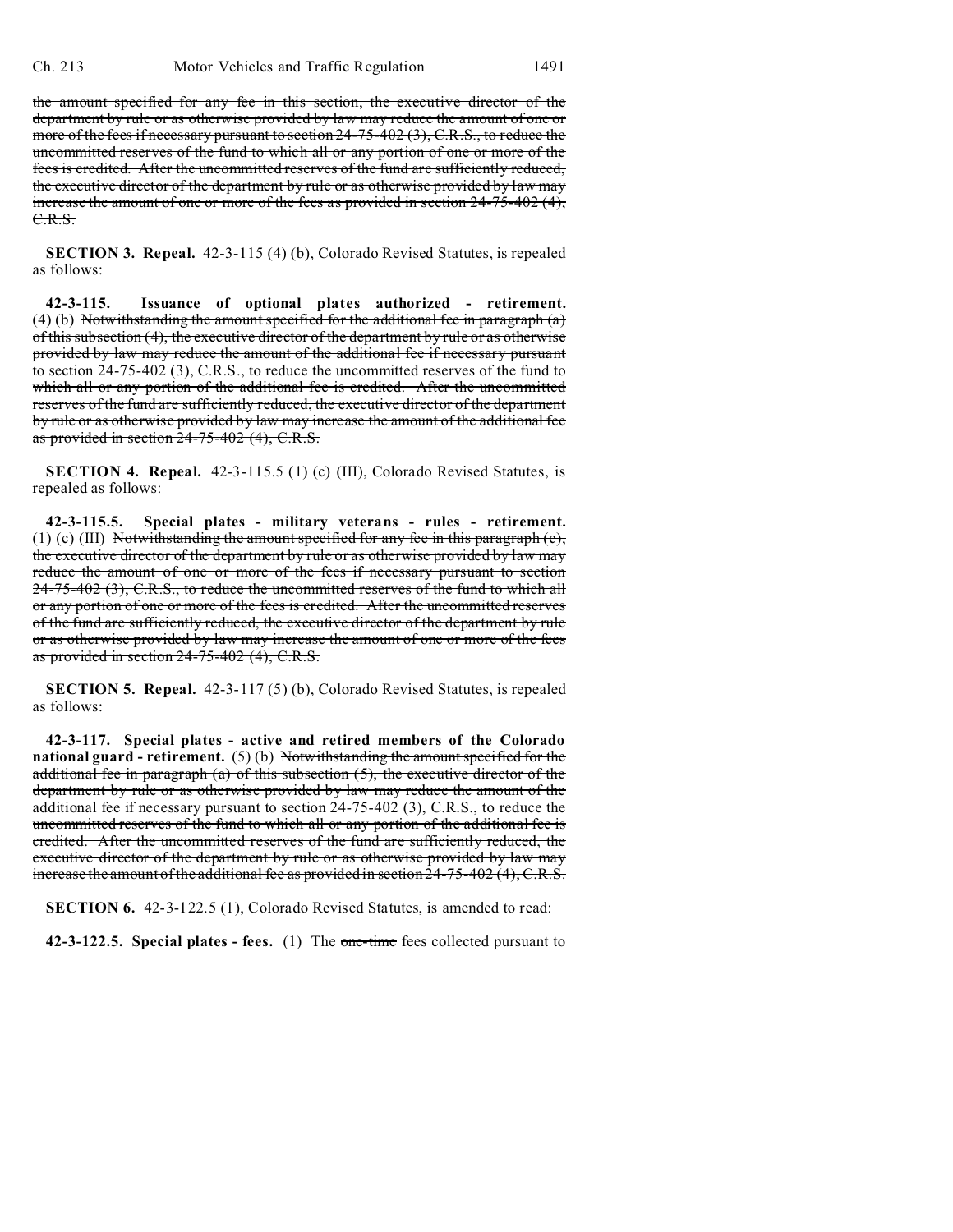sections 42-3-115.5 and 42-3-116.7 for the issuance of a license plate pursuant to sections 42-3-115.5 (9) and 42-3-116.7 shall be transmitted to the state treasurer, who shall credit the same to the special license plate account in the highway users tax CASH fund which account is hereby created. Moneys in the account shall be appropriated by the general assembly for the direct and indirect costs incurred by the department of revenue in the administration of sections 42-3-115.5 (9) and 42-3-116.7. At the end of each fiscal year, any unexpended and unencumbered moneys remaining in the account shall revert back to the highway users tax fund CREATED IN SECTION 42-3-113 (6).

**SECTION 7. Repeal.** 42-3-124 (5), Colorado Revised Statutes, is repealed as follows:

**42-3-124. Expiration - temporary, new, and old plates - reflectorized plates.** (5) Notwithstanding the amount specified for any fee in this section, the executive director of the department by rule or as otherwise provided by law may reduce the amount of one or more of the fees if necessary pursuant to section 24-75-402 (3), C.R.S., to reduce the uncommitted reserves of the fund to which all or any portion of one or more of the fees is credited. After the uncommitted reserves of the fund are sufficiently reduced, the executive director of the department by rule or as otherwise provided by law may increase the amount of one or more of the fees as provided in section 24-75-402 (4), C.R.S.

**SECTION 8. Repeal.** 42-3-127 (4) (c), Colorado Revised Statutes, is repealed as follows:

**42-3-127. Manufacturers or dealers.** (4) (c) Notwithstanding the amount specified for the fee in this subsection (4), the executive director of the department by rule or as otherwise provided by law may reduce the amount of the fee if necessary pursuant to section 24-75-402 (3), C.R.S., to reduce the uncommitted reserves of the fund to which all or any portion of the fee is credited. After the uncommitted reserves of the fund are sufficiently reduced, the executive director of the department by rule or as otherwise provided by law may increase the amount of the fee as provided in section 24-75-402 (4), C.R.S.

**SECTION 9. Repeal.** 42-3-134 (30), Colorado Revised Statutes, is repealed as follows:

**42-3-134. Registration fees - passenger and passenger-mile taxes - fee schedule for years of TABOR surplus revenue - refund - clean screen fund repeal.** (30) Notwithstanding the amount specified for any fee in this section, the executive director of the department by rule or as otherwise provided by law may reduce the amount of one or more of the fees if necessary pursuant to section  $24-75-402$  (3), C.R.S., to reduce the uncommitted reserves of the fund to which all or any portion of one or more of the fees is credited. After the uncommitted reserves of the fund are sufficiently reduced, the executive director of the department by rule or as otherwise provided by law may increase the amount of one or more of the fees as provided in section 24-75-402 (4), C.R.S.

**SECTION 10. Repeal.** 42-3-138 (4) (b), Colorado Revised Statutes, is repealed as follows: